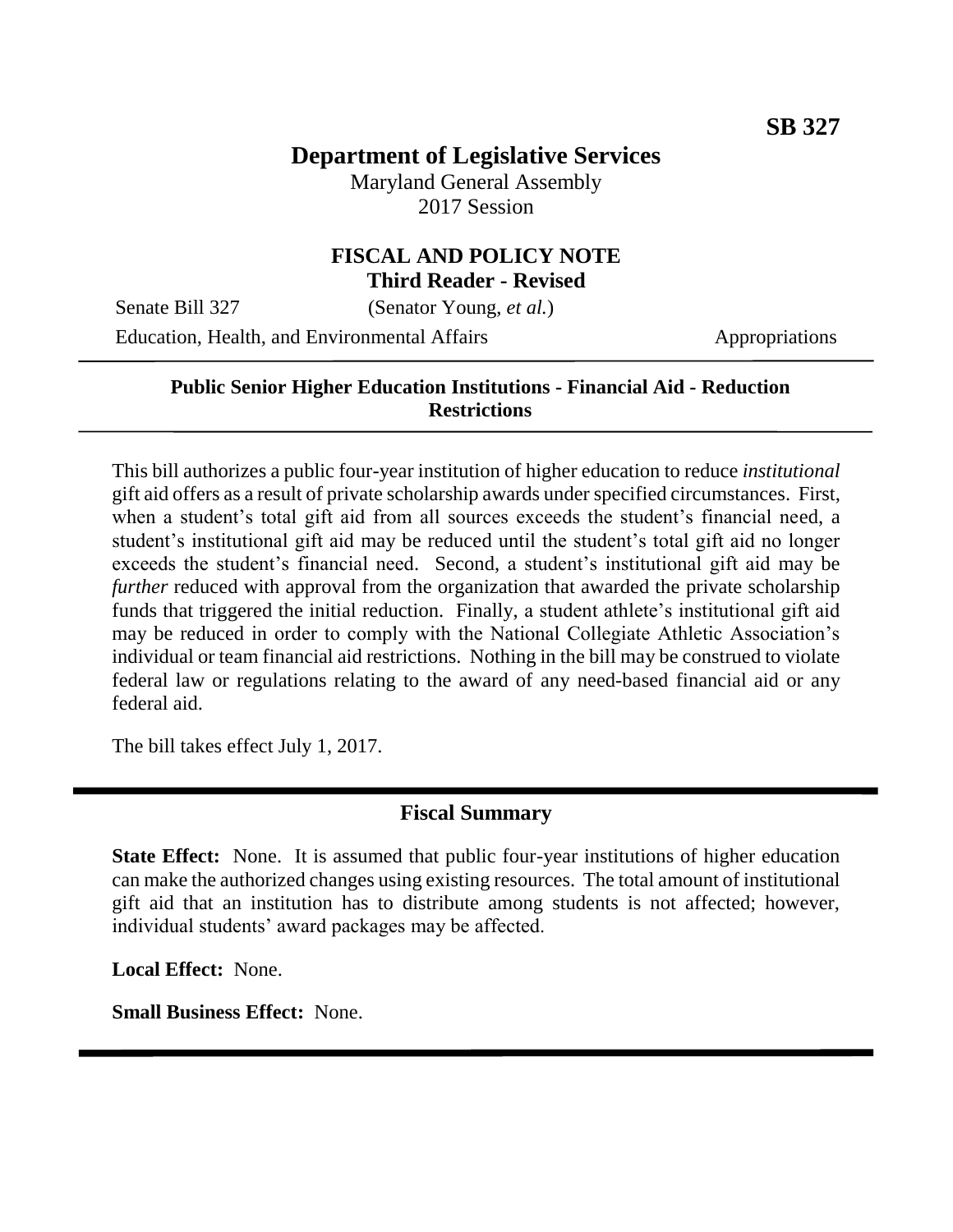## **Analysis**

**Bill Summary:** "Cost of attendance" (COA) is defined in the bill as the meaning stated in 20 [USCA § 1087ll,](https://www.gpo.gov/fdsys/pkg/USCODE-2014-title20/html/USCODE-2014-title20-chap28-subchapIV-partE-sec1087ll.htm) which generally includes tuition and fees, an allowance for books, and an allowance for room and board, with adjustments made for students in various specified circumstances such as students who are enrolled less than half time.

"Expected family contribution" (EFC) is defined as the amount determined in accordance with [20 USCA § 1087nn,](https://www.gpo.gov/fdsys/pkg/USCODE-2014-title20/html/USCODE-2014-title20-chap28-subchapIV-partE-sec1087nn.htm) which is generally calculated using the Free Application for Federal Student Aid (better known as FAFSA).

The bill defines "financial need" as COA minus EFC.

"Gift aid" is defined to be all financial aid that is not a loan or work-study program, including grants, scholarships, tuition waivers, and third-party payments.

"Institutional gift aid" is defined to be gift aid that is funded by a public four-year higher education institution.

"Private scholarships" is defined to be scholarships awarded by companies, private foundations, nonprofit organizations, and service groups. However, it does not include awards funded by a private organization that (1) is affiliated with a higher education institution and (2) requests the higher education institution's assistance in selecting recipients.

If any provision of the bill or the application thereof to any person or circumstance is held invalid for any reason in a court of competent jurisdiction, the invalidity does not affect other provisions or any other application of the bill that can be given effect without the invalid provision or application. For this purpose, the provisions of this bill are declared severable.

**Current Law/Background:** The process of awarding financial aid without exceeding the student's financial need is known as packaging. Many institutions use packaging software to develop award packages for prospective students. The software can be configured to implement an institution's packaging philosophy. Institutions of higher education package and distribute financial aid from many sources to students. When a student receives financial aid from another entity after the initial financial aid package is formed, the institution may reduce the amount of institutional aid (or other types of financial aid in some circumstances) a student receives. This practice is known as scholarship displacement. In some cases, depending on the type of aid being offered, the displacement is required by U.S. Department of Education regulations. What the department considers "over awarding" is based on an individual's financial need as calculated by FAFSA. The federal regulations regarding over awarding are in 34 CFR 673.5.

SB 327/ Page 2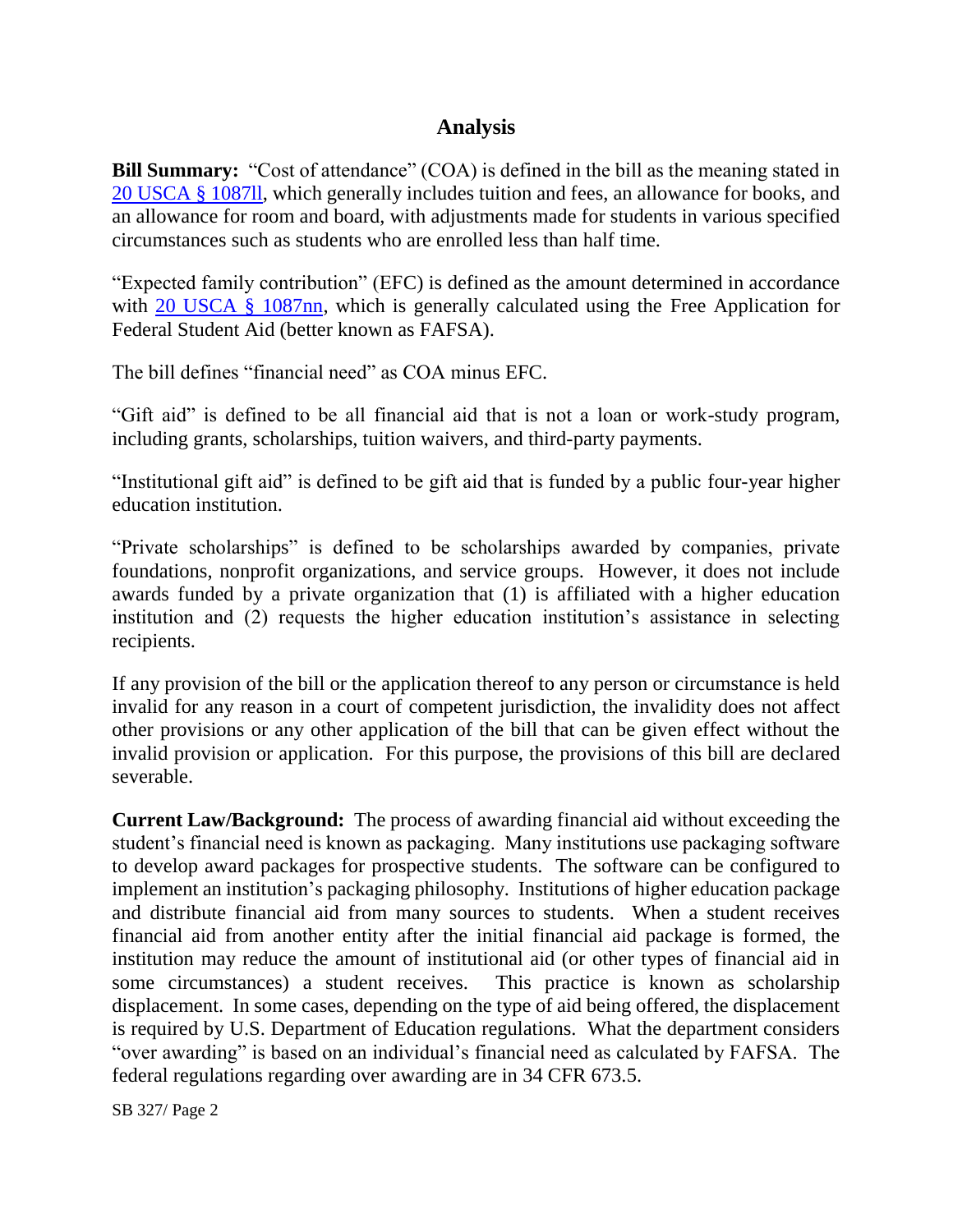According to the U.S. Department of Education, an over award exists whenever:

- a school awards aid either to a student who is ineligible for a specific program or to a student who is ineligible for any federal student aid program assistance;
- a student's award in an individual program exceeds the regulatory maximum, *e.g.*, the annual or aggregate loan limits, the annual limit on Federal Supplementary Educational Opportunity Grant awards, or a Pell Grant award based on the wrong payment schedule/enrollment status;
- a student's aid package exceeds his or her need (including when the student's EFC is revised upward after initial packaging);
- a student's award exceeds his or her COA; or
- a student is receiving a Pell Grant or Iraq and Afghanistan Service Grant at multiple schools for the same period.

In general, unless a school is liable, a student is liable for any overpayment made to him or her.

There are exceptions to when an institution must recalculate financial aid, such as if a student's Pell Grant award exceeds COA by \$300 or less.

An institution that regularly over awards students and does not remedy the situation as required by the U.S. Department of Education may lose access to federal financial aid funds related to Title IV.

The U.S. Department of Education grants institutions latitude in deciding how to remedy an over award situation. A survey by the National Scholarship Providers Association in 2013 asked respondents to specify all of the options they use to respond to an over award. According to the results, of the institutions surveyed, 80% reduce self-help, 50% reduce institutional gift aid (in the form of grants, scholarships, or tuition reimbursements), 50% contact the scholarship donor or the student to discuss options, and almost 33% use professional judgment to increase the student's COA. In addition, a sixth of colleges reduce state gift aid, mainly because many states require colleges to treat state grants as last dollar.

SB 327/ Page 3 Award displacement can also happen when there is not an over award under U.S. Department of Education regulations. Some institutions have policies that leave all students with unmet need, for example, requiring every student to have a "minimum student contribution expectation" – regardless of the amount of financial aid, EFC, or income. Many of these institutions do not allow private scholarships to satisfy the student contribution expectation even though the student is not over awarded. Typically the "minimum student contribution expectation" is between \$1,500 and \$3,500, according to a 2013 report by the National Scholarship Providers Association. In such cases, institutions reduce total financial aid until the student has an unmet need that matches the minimum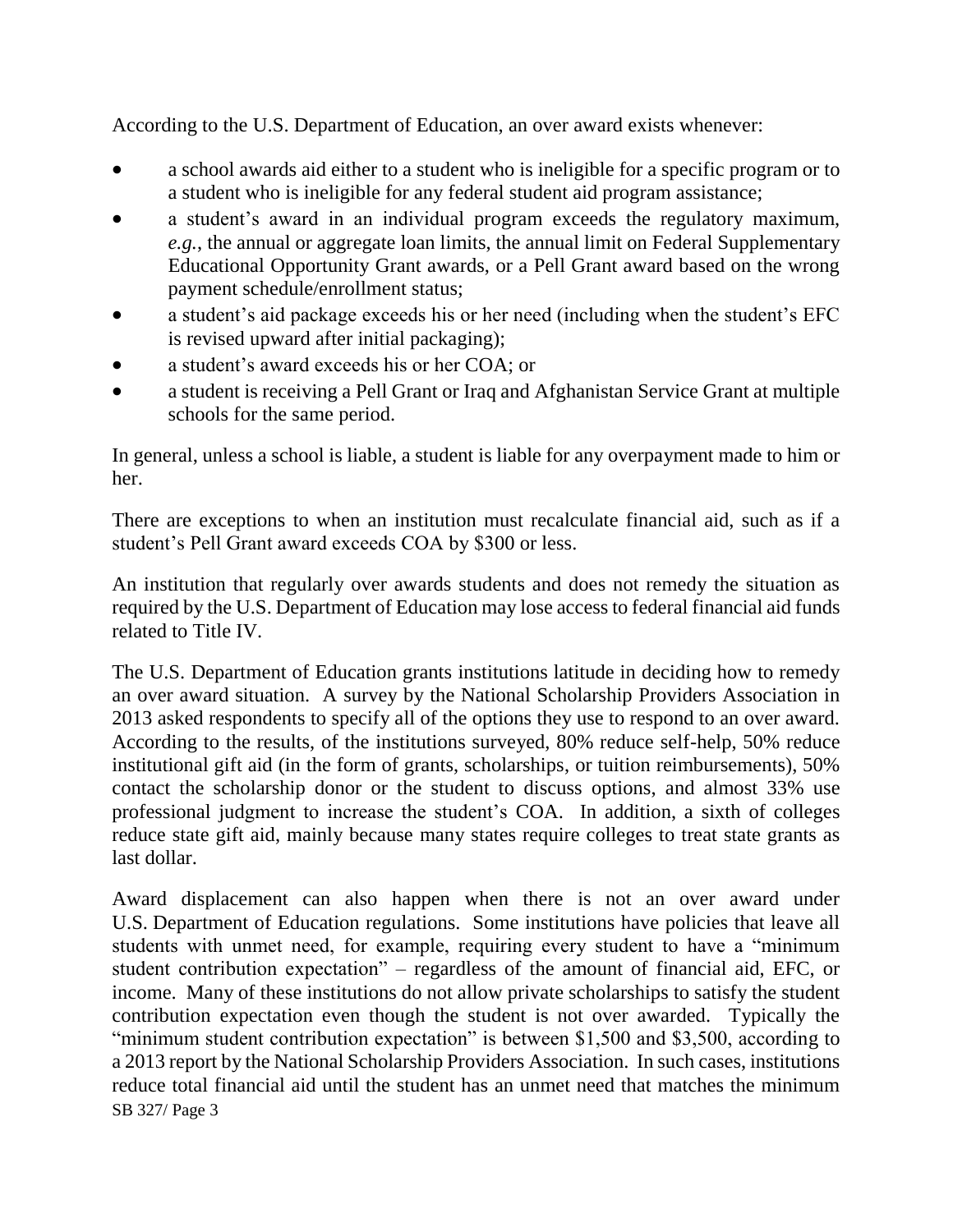student contribution. Institutions that do so usually have a minimum student contribution for one of the following reasons:

- a way of rationing limited institutional financial aid funds;
- an assumption that all students are capable of contributing something to their education;
- a method for a for-profit institution to comply with the 90/10 rule, which limits the percentage of the institution's revenues that can come from Title IV federal student aid;
- a belief by the institution that a student contribution is necessary for the student to appreciate the education; or
- a belief by the institution that a student contribution improves academic performance.

Institutions are not required to inform financial aid providers when they decrease a student's institutional aid due to award displacement.

During the 2014-2015 academic year, students at Maryland public four-year institutions of higher education received \$1.0 billion in financial aid from all sources including federal, State, private, and institutional. Total financial aid consists of all forms of financial aid including grants, loans, scholarships, and work study from all sources. As shown in **Exhibit 1,** *institutional* aid at public four-year institutions totaled \$157.7 million for the 2014-2015 academic year. Institutional aid totals approximately 15% of total financial aid. The bill only applies to institutional-based financial aid.

### **Exhibit 1 Undergraduate Institutional Aid by Type of Institution and Type of Aid 2014-2015 Academic Year (\$ in Thousands)**

|              |          |          | <b>Athletic</b>    | <b>Other</b>       | Work         | <b>Total</b>             |
|--------------|----------|----------|--------------------|--------------------|--------------|--------------------------|
|              | Grant    | Loan     | <b>Scholarship</b> | <b>Scholarship</b> | <b>Study</b> | <b>Institutional Aid</b> |
| <b>USM</b>   | \$57,101 | \$0      | \$13,852           | \$66,034           | \$2,888      | \$139,875                |
| <b>MSU</b>   | 6,024    |          | 3,249              | 2,955              |              | 12,228                   |
| <b>SMCM</b>  | 3,073    | $\theta$ |                    | 2,554              |              | 5,627                    |
| <b>Total</b> | \$66,198 | \$0      | \$17,101           | \$71,544           | \$2,888      | \$157,730                |

USM: University System of Maryland MSU: Morgan State University SMCM: St. Mary's College of Maryland

Source: Maryland Higher Education Commission; Maryland Student Financial Aid Support 2014-2015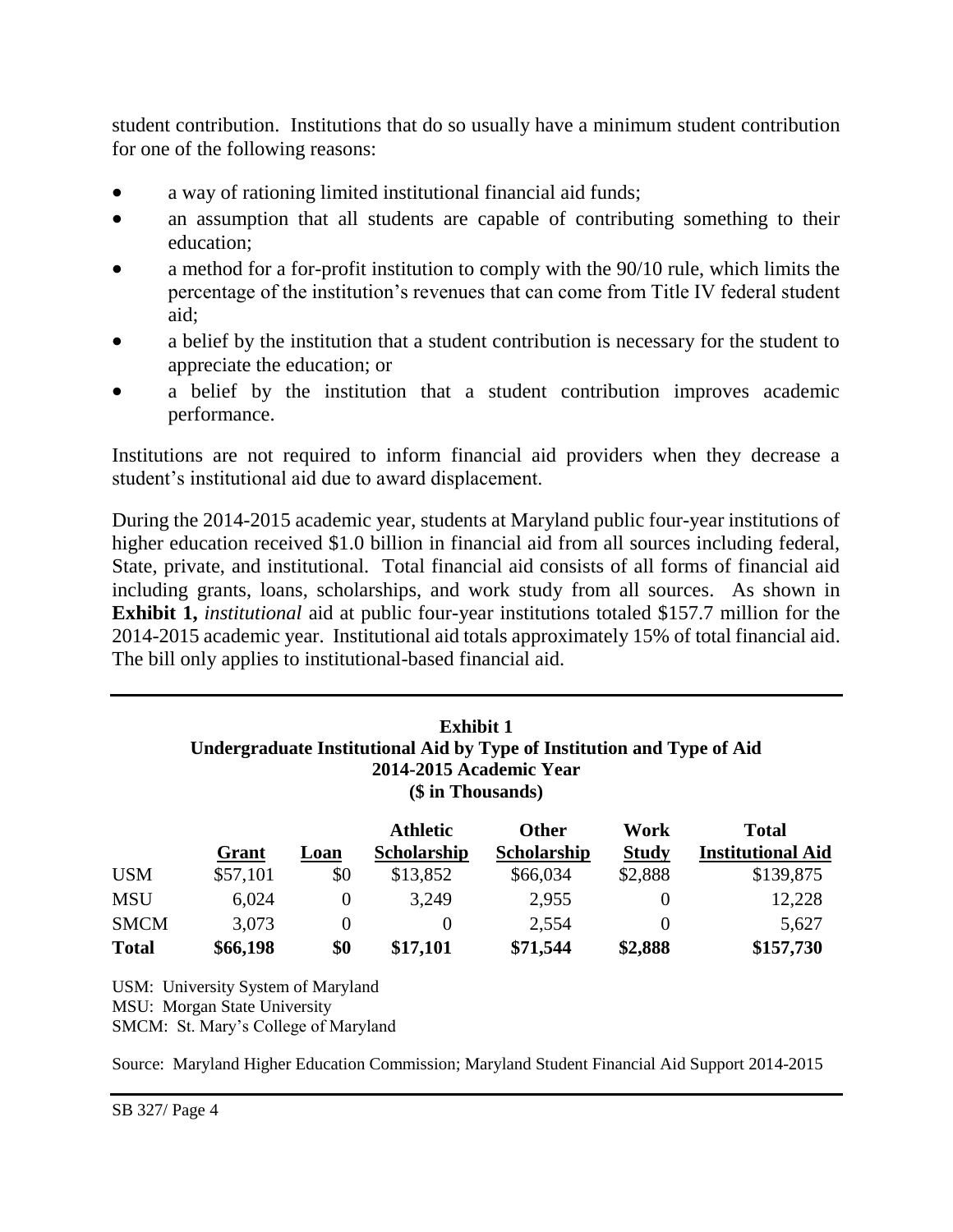**State Fiscal Effect:** It is assumed that public four-year institutions of higher education can make the authorized changes using existing resources. The total amount of aid an institution has to distribute among students is not affected; however, individual students' award packages may be affected.

St. Mary's College of Maryland advises that it currently adjusts its financial aid in the manner described in the bill if a student's total gift aid exceeds the student's financial need.

The University System of Maryland (USM) advises that institutional funds are pre-awarded (as a tentative award) to a student based on a projected need (*i.e.,* a student registering as a full-time student living on campus). Institutional awards may be reduced because the student received funds from other sources or the student decided not to live on campus. USM advises that, in many instances, the student still shows a financial need (when comparing COA to EFC), but the student's semester bill is satisfied. In those instances, institutions may have decreased institutional funds in an effort to make more funds available to students who not only showed a financial need based on COA compared to EFC, but also still had a remaining balance for the semester. USM further advises that, under the bill, institutions will not reduce institutional awards unless students are over their need, which most likely results in additional students who do not have enough funds to cover their semester balance.

The Department of Legislative Services (DLS) advises that a student who has COA in excess of EFC and receives a financial aid refund check from the institution is expected to use that money to assist with living expenses and other COA not directly paid to the institution, such as books, supplies, transportation, and miscellaneous personal expenses. For example, a student with a low EFC living with relatives off-campus could need financial aid in excess of the tuition and fees owed the institution (the student's institutional balance) to pay for books and transportation.

DLS further advises that, under the bill, students who do not file a FAFSA (and, thus, have no EFC) may receive gift aid without reduction up to the full COA. The Maryland Higher Education Commission advises that institutions have the data required to adjust gift awards in the manner described in the bill.

## **Additional Information**

**Prior Introductions:** SB 313 of 2016, a similar bill, passed the Senate and received a hearing in the House Appropriations Committee, but no further action was taken. Its cross file, HB 231, received a hearing in the House Appropriations Committee, but no further action was taken.